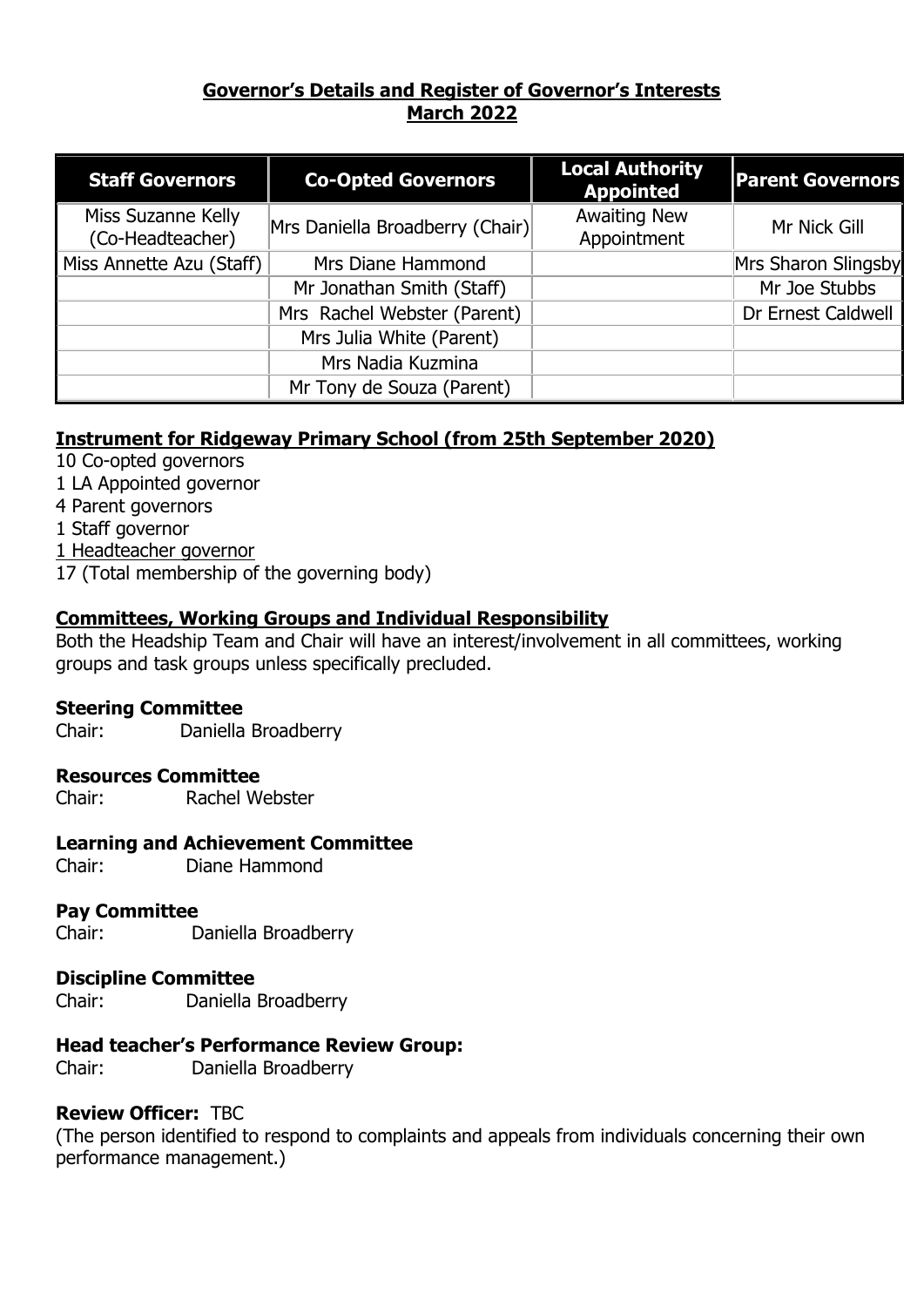# **Working Groups**

# **Equity, Diversity & Inclusion (members TBC)**

# **Areas of Individual Responsibility**

### **Newsline Governor: Julia White**

(Writing articles for Newsline on Governing Body activities.)

### **Special Education Needs (SEN): Rachel Webster**

(Individual will liaise with the headship team, maintain an overview of policy and practice and report to the governing body. Watching brief on Equal Opportunities and Racial and Gender Equality Policies.)

# **Safeguarding and looked after children: Daniella Broadberry**

(Individual will liaise with the headship team, maintain an overview of policy and practice and report to the governing body, checks on CRB records, overview of Looked After Children provision.)

### **Pupil Premium Grant and Disadvantaged Children: Joe Stubbs**

(Individual will liaise with the headship team, maintain an overview of policy and practice and report to the governing body, checks on CRB records, overview of Looked After Children provision.)

| <b>Type of</b><br>Governor   | <b>Name</b>                              | <b>Elected by</b>            | Date of<br>appointmentoffice | Term of             | Date they<br>stepped<br>down<br>(where<br>applicable) | <b>Register of</b><br>interests<br>(including<br>Governance roles<br>in other<br>institutions and<br>relationships<br>with other<br>governors or<br>staff) |
|------------------------------|------------------------------------------|------------------------------|------------------------------|---------------------|-------------------------------------------------------|------------------------------------------------------------------------------------------------------------------------------------------------------------|
| Co-opted                     | Daniella<br><b>Broadberry</b><br>(Chair) | Governing Body 24.3.2021     |                              | $\vert$ 4 years     |                                                       | None                                                                                                                                                       |
| Co-Headteacher Suzanne Kelly |                                          | Governing Body 1.9.2016      |                              | Duration<br>of role |                                                       | None                                                                                                                                                       |
| Local Authority              | <b>VACANT</b>                            | Local Authority              |                              |                     |                                                       |                                                                                                                                                            |
| <b>Staff</b>                 | Annette Azu                              | Staff                        | 25.1.2022                    | 4 years             |                                                       | None                                                                                                                                                       |
| Parent                       | Joe Stubbs                               | Parents                      | 9.3.2022                     | 4 years             |                                                       | None                                                                                                                                                       |
| Parent                       | <b>Ernest Caldwell</b>                   | Parents                      | 9.3.2022                     | 4 years             |                                                       | None                                                                                                                                                       |
| Parent                       | Nick Gill                                | Parents                      | 18.3.2020                    | $\vert$ 4 years     |                                                       | None                                                                                                                                                       |
| Parent                       | Sharon Slingsby                          | Parents                      | 25.10.2021                   | 4 years             |                                                       | <b>None</b>                                                                                                                                                |
| Co-opted                     | Rachel Webster                           | Governing Body               | 19.12.2021                   | 4 years             |                                                       | None                                                                                                                                                       |
| Co-opted (Staff)             | Jonathan Smith                           | Governing Body               | 28.3.2018                    | 4 years             |                                                       | <b>None</b>                                                                                                                                                |
| Co-opted                     | Julia White                              | Governing Body               | 29.5.2019                    | 4 years             |                                                       | None                                                                                                                                                       |
| Co-opted                     |                                          | Diane Hammond Governing Body | 20.1.2020                    | 4 years             |                                                       | None                                                                                                                                                       |
| Co-opted                     | Nadia Kuzmina                            | Governing Body $ 1.9.2021$   |                              | 4 years             |                                                       | None                                                                                                                                                       |

### **Governor Register**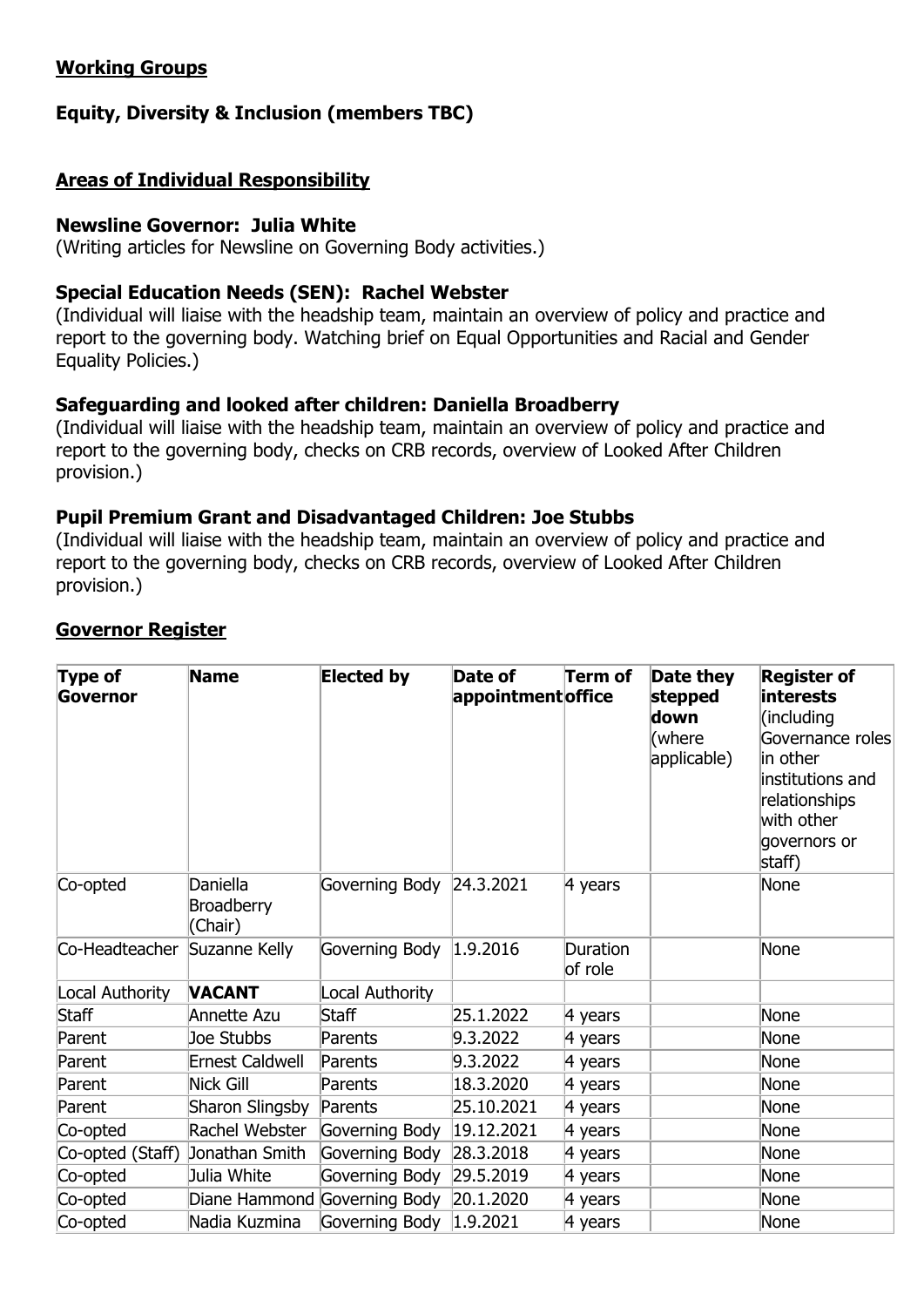| Co-opted | Tony de Souza | Governing Body $ 19.1.2022\rangle$ | A vears |  |
|----------|---------------|------------------------------------|---------|--|
| Co-opted | <b>NACANT</b> | Governing Body                     | 4 vears |  |
| Co-opted | <b>VACANT</b> | Governing Body                     | 4 years |  |
| Co-opted | <b>VACANT</b> | Governing Body                     | 4 vears |  |

**Governors who have now left the governing body, but who served on the governing body in the last 12 months**

| <b>Type of</b><br>Governor | <b>Name</b>                    | <b>Elected by</b> | Date of<br>appointment of role |                 | <b>Duration Date they</b><br>stepped<br>down | <b>Register of</b><br>interests |
|----------------------------|--------------------------------|-------------------|--------------------------------|-----------------|----------------------------------------------|---------------------------------|
| Staff                      | Dawn Gibbs                     | Staff             | 25.1.2018                      | $\vert$ 4 years | [24.1.2022]                                  | None                            |
| Parent                     | Matthew Wyatt                  | Parents           | 9.3.2018                       | $\vert$ 4 years | 8.3.2022                                     | None                            |
| Parent                     | Marcia Buxton                  | Parents           | 9.3.2018                       | $\vert$ 4 years | 8.3.2022                                     | None                            |
| Local Authority            | Thomas Lovesey Local Authority |                   | 29.3.2017                      | $\vert$ 4 years | 31.8.2021                                    | None                            |
| Parent                     | Austen Conn                    | Parents           | 18.6.2019                      | $\vert$ 4 years | 23.7.2021                                    | None                            |

### **Governor Attendance at Meetings for the academic year 2020-2021**

Key:

 $Y =$  Attended the meeting

A = Apologies received

Blank = Did not attend or send apologies

 $O =$  meetings that a governor was not expected to attend

 $N/A$  = meetings that took place prior to appointment or after a governor left the governing body

| <b>Current Governors</b>                            | <b>Full Board meetings 2020-2021</b> |          |          |          |  |                   |  |  |  |  |
|-----------------------------------------------------|--------------------------------------|----------|----------|----------|--|-------------------|--|--|--|--|
|                                                     | 26.09.20                             | 03.12.20 | 24.03.21 | 08.07.21 |  | <b>Term Ended</b> |  |  |  |  |
| Thomas Lovesey                                      |                                      |          |          |          |  | 31.8.21           |  |  |  |  |
| Diane Hammond                                       |                                      |          |          |          |  |                   |  |  |  |  |
| Daniella Broadberry                                 |                                      | Y        |          | Υ        |  |                   |  |  |  |  |
| Rebecca Shelley                                     |                                      | Y        | A        | Υ        |  |                   |  |  |  |  |
| Rachel Webster                                      |                                      | Y        |          |          |  |                   |  |  |  |  |
| Suzanne Kelly                                       |                                      | Y        |          |          |  |                   |  |  |  |  |
| Jonathan Smith                                      |                                      | Y        |          |          |  |                   |  |  |  |  |
| Dawn Gibbs                                          |                                      |          |          |          |  |                   |  |  |  |  |
| Marcie Buxton                                       |                                      |          |          |          |  |                   |  |  |  |  |
| Matthew Wyatt                                       |                                      |          |          |          |  |                   |  |  |  |  |
| Austen Conn                                         |                                      |          |          |          |  | 23.7.21           |  |  |  |  |
| Julia White                                         |                                      |          |          |          |  |                   |  |  |  |  |
| <b>Nick Gill</b>                                    |                                      |          |          |          |  |                   |  |  |  |  |
|                                                     |                                      |          |          |          |  |                   |  |  |  |  |
| Governors whose term ended during the academic year |                                      |          |          |          |  |                   |  |  |  |  |
| Gavin Sayer                                         | N/A<br>28.3.21<br>А<br>A             |          |          |          |  |                   |  |  |  |  |
|                                                     |                                      |          |          |          |  |                   |  |  |  |  |

Key:

 $Y =$  Attended the meeting

A = Apologies received

Blank = Did not attend or send apologies

 $O =$  meetings that a governor was not expected to attend

YO = Governor attending but not a member of the committee

 $N/A$  = meetings that took place after a governor left the governing body

### **Governing Body Committees**